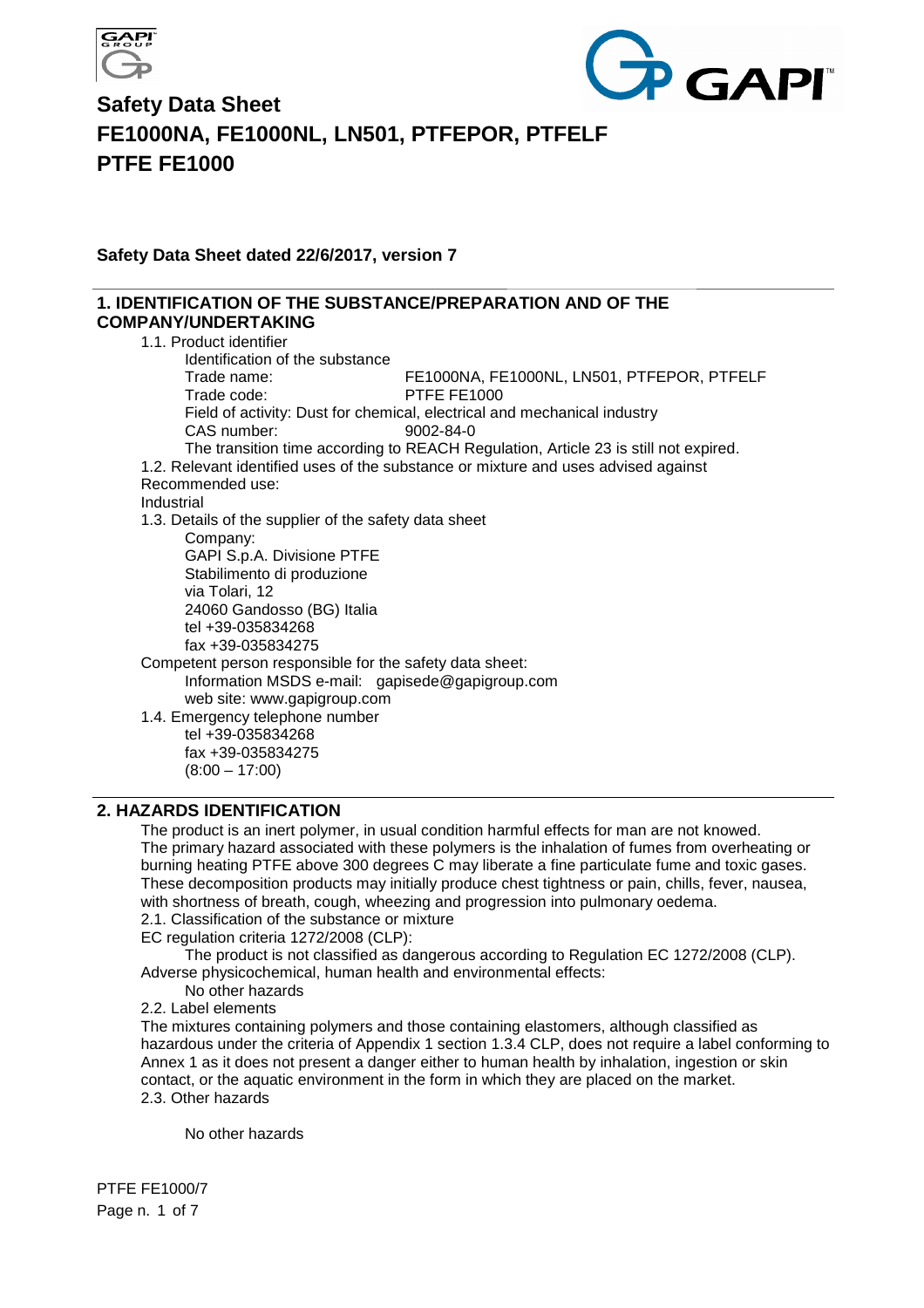



#### **3. COMPOSITION/INFORMATION ON INGREDIENTS**

3.1. Substances

Identification of the substance Chemical characterization: Polytetrafloroethylene Trade code: PTFE FE1000 CAS number: 9002-84-0

| Qty   | Name                   | ldent. | Number    | <b>Classification</b> |  |
|-------|------------------------|--------|-----------|-----------------------|--|
| 100 % | Polytetrafloroethylene | CAS.   | 9002-84-0 |                       |  |

3.2. Mixtures

N.A.

**4. FIRST AID MEASURES** 

4.1. Description of first aid measures

In case of skin contact:

Wash with plenty of water and soap.

In case of eyes contact:

Wash immediately with water for at least 10 minutes.

In case of Ingestion:

No specific intervention is indicated as compounds is not likely to be hazardous by ingestion. Obtain medical attention if necessary.

In case of Inhalation:

It is not dangerous under normal conditions.

- 4.2. Most important symptoms and effects, both acute and delayed None
- 4.3. Indication of any immediate medical attention and special treatment needed Treatment:

None

## **5. FIRE-FIGHTING MEASURES**

- 5.1. Extinguishing media
	- Suitable extinguishing media:

CO2, foam, dry chemical, water spray according to the materials involved in the 'fire Extinguishing media which must not be used for safety reasons: None in particular.

5.2. Special hazards arising from the substance or mixture

Do not inhale explosion and combustion gases.

Burning produces heavy smoke.

5.3. Advice for firefighters

Move undamaged containers from immediate hazard area if it can be done safely. If a flame is applied to the material it will ignite but if the flame is removed then combustion ceases. Combustion or thermal decomposition will evolve very toxic and corrosive vapours (ex. HF and COF2)

wear self-contained apparatus. Wear full protective equipment (antiacid).

### **6. ACCIDENTAL RELEASE MEASURES**

6.1. Personal precautions, protective equipment and emergency procedures Do not breathe dust.

Keep away from unguarded flame, sparks, and heat sources.

PTFE FE1000/7 Page n. 2 of 7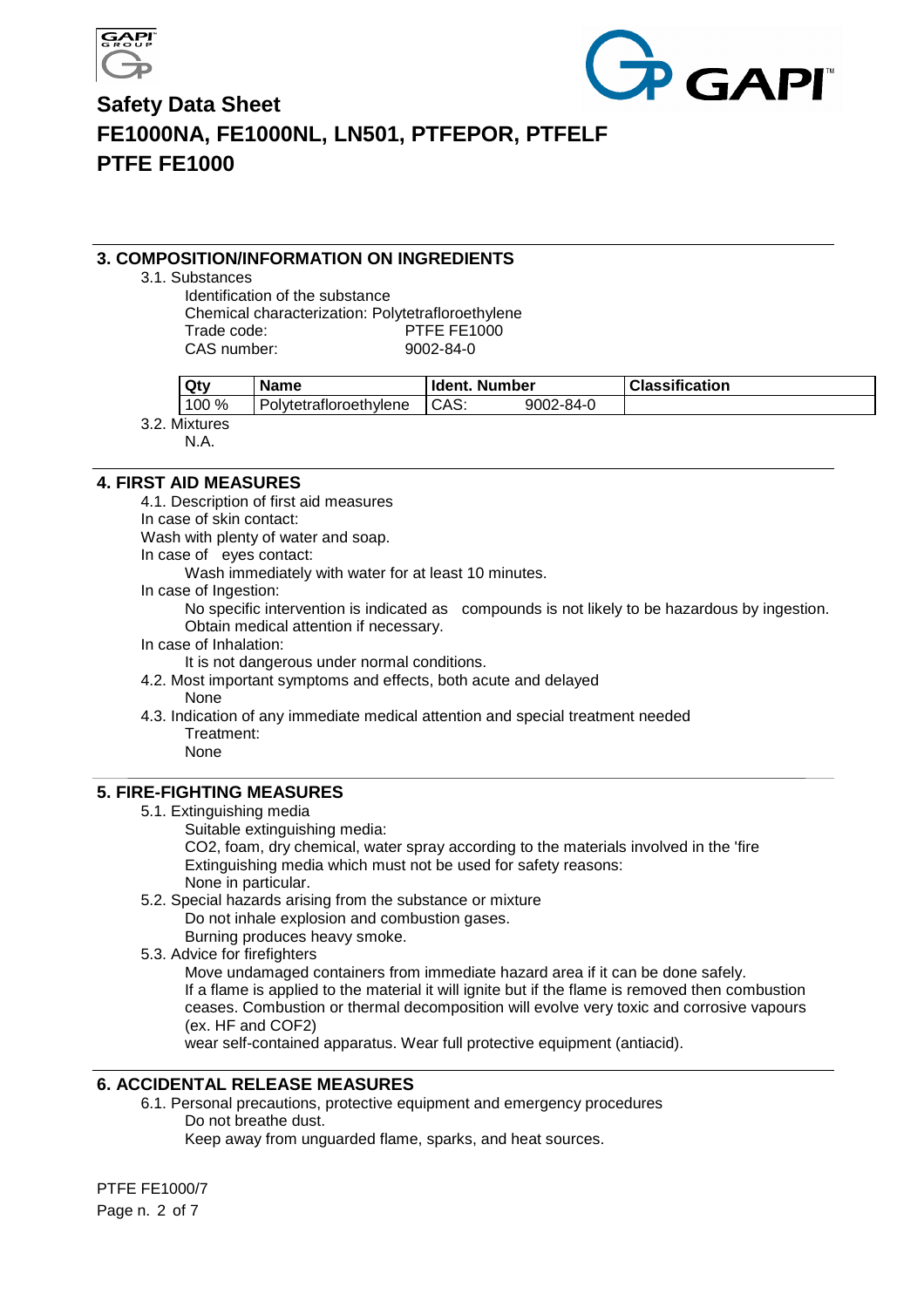



See protective measures under point 7 and 8.

- 6.2. Environmental precautions
- Do not allow to enter into soil/subsoil. Do not allow to enter into surface water or drains. 6.3. Methods and material for containment and cleaning up
	- none. Material is basically inert.
- 6.4. Reference to other sections

Try to prevent the material from entering drains or water courses.

Recover the product for re-use if possible, or for elimination in accordance within the regulation.

#### **7. HANDLING AND STORAGE**

7.1. Precautions for safe handling Avoid contact and inhalation of the vapours. See, too, paragraph 8 below. Do not eat or drink while working. See also section 8 for recommended protective equipment. Use gloves and protective clothing. Avoid to use material at high temperature (>300^C) and care should be taken to prevent inhalation of fume. 7.2. Conditions for safe storage, including any incompatibilities

None in particular. Keep away from unguarded flame, sparks, and heat sources. Keep away from flammable materials. Keep away from incompatible materials (see to paragraph 10). Keep away from food, drink and feed. Incompatible materials: None in particular. Instructions as regards storage premises: Adequately ventilated premises.

7.3. Specific end use(s)

None in particular

## **8. EXPOSURE CONTROLS / PERSONAL PROTECTION**

8.1. Control parameters Polytetrafloroethylene - CAS: 9002-84-0 TLV TWA - HF=2.6 mg/m3, COF2=5.4mg/m3 DNEL Exposure Limit Values N.A. PNEC Exposure Limit Values N.A. 8.2. Exposure controls Eye protection: Wear safety glasses. Protection for skin: No special precaution must be adopted for normal use. Protection for hands: Wear rubber gloves. Respiratory protection: Not needed for normal use. Thermal Hazards: None

PTFE FE1000/7 Page n. 3 of 7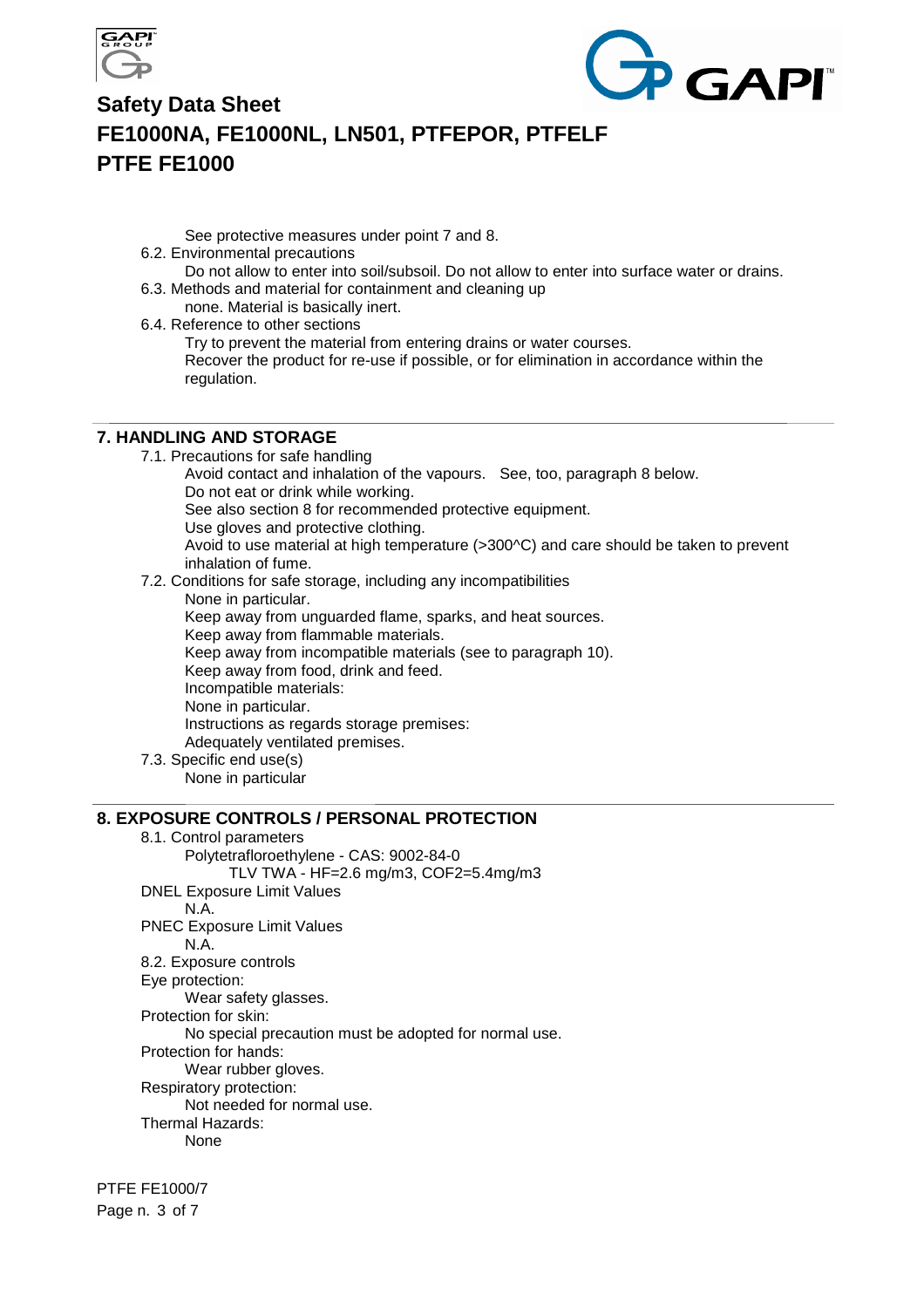



Environmental exposure controls: None Appropriate engineering controls: None

## **9. PHYSICAL AND CHEMICAL PROPERTIES**

| L ARP VIIEMPAL I IV                                        |                                  |
|------------------------------------------------------------|----------------------------------|
| 9.1. Information on basic physical and chemical properties |                                  |
| Appearance and colour:                                     | SOLID, WITHE                     |
| Odour:                                                     | inodor                           |
| Odour threshold:                                           | N.A.                             |
| pH:                                                        | N.A.                             |
| Melting point / freezing point:                            | 327 ^C 335^C                     |
| Initial boiling point and boiling range: N.A.              |                                  |
| Solid/gas flammability:                                    | N.A.                             |
| Upper/lower flammability or explosive limits:              | N.A.                             |
| Flash point:                                               | N.A.                             |
| Evaporation rate:                                          | N.A.                             |
| Vapour pressure:                                           | N.A.                             |
| Relative density:                                          | Refer to technical Specification |
| Solubility in water:                                       | N.A.                             |
| Solubility in oil:                                         | N.A.                             |
| Partition coefficient (n-octanol/water): N.A.              |                                  |
| Auto-ignition temperature:                                 | N.A.                             |
| Decomposition temperature:                                 | N.A.                             |
| Viscosity:                                                 | N.A.                             |
| Explosive properties:                                      | N.A.                             |
| Oxidizing properties:                                      | N.A.                             |
| 9.2. Other information                                     |                                  |
| Miscibility:                                               | N.A.                             |
| Fat Solubility:                                            | N.A.                             |
| Conductivity:                                              | N.A.                             |
| Substance Groups relevant properties N.A.                  |                                  |

#### **10. STABILITY AND REACTIVITY**

- 10.1. Reactivity
- 10.2. Chemical stability
	- Stable under normal conditions
- 10.3. Possibility of hazardous reactions None
- 10.4. Conditions to avoid Stable under normal conditions.
- 10.5. Incompatible materials None in particular. keep away from flammable materials. Keep away from melted alkalis metal.
- 10.6. Hazardous decomposition products Thermal decomposition started up to 250^C. At high temparature (>350^C) thermal decomposition will evolve very toxic and corrosive gases (HF and COF2)

PTFE FE1000/7 Page n. 4 of 7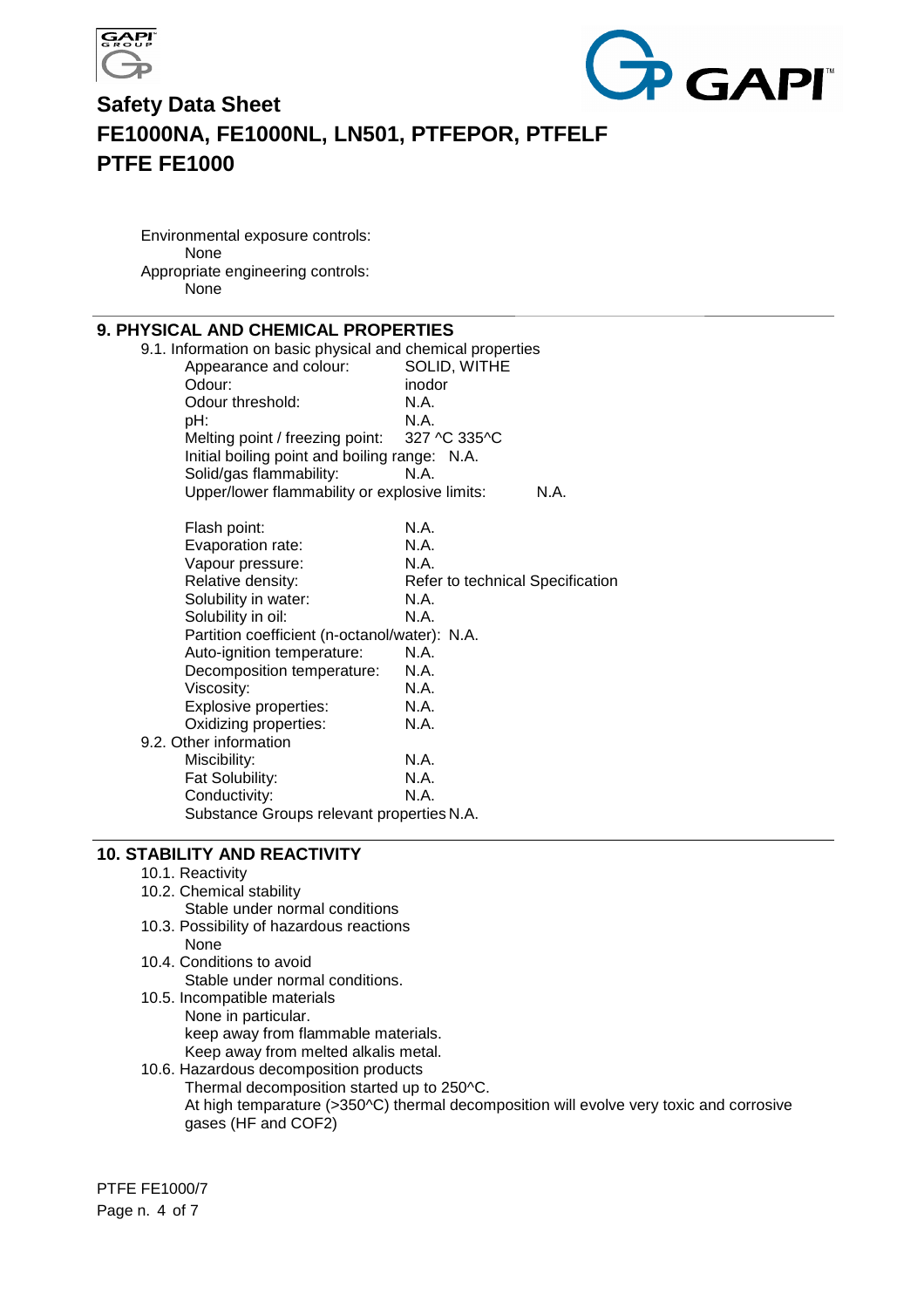



#### **11. TOXICOLOGICAL INFORMATION**

11.1. Information on toxicological effects Toxicological information of the substance: Polytetrafloroethylene - CAS: 9002-84-0 Toxicity of pyrolysis products LC50 (inalation, 30 min. rat)=3500 mg/m3 at 625^C.LC50 (inalation, 5 min. rat)=2700 mg/m3 at 800^C.

Set out below is the toxicological information relating to the substance:

a) acute toxicity;

- b) skin corrosion/irritation;
- c) serious eye damage/irritation;
- d) respiratory or skin sensitisation;
- e) germ cell mutagenicity;
- f) carcinogenicity;
- g) reproductive toxicity;
- h) STOT-single exposure;
- i) STOT-repeated exposure;
- j) aspiration hazard.

#### **12. ECOLOGICAL INFORMATION**

12.1. Toxicity

Adopt good working practices, so that the product is not released into the environment. Do not use when plants are in flower: the product is toxic for bees. N.A.

- 12.2. Persistence and degradability None N.A.
- 12.3. Bioaccumulative potential N.A.
- 12.4. Mobility in soil
	- N.A.
- 12.5. Results of PBT and vPvB assessment vPvB Substances: None - PBT Substances: None
- 12.6. Other adverse effects None

#### **13. DISPOSAL CONSIDERATIONS**

13.1. Waste treatment methods

Recover if possible. In so doing, comply with the local and national regulations currently in force.

#### **14. TRANSPORT INFORMATION**

- 14.1. UN number
	- Not classified as dangerous in the meaning of transport regulations.
- 14.2. UN proper shipping name

N.A.

PTFE FE1000/7 Page n. 5 of 7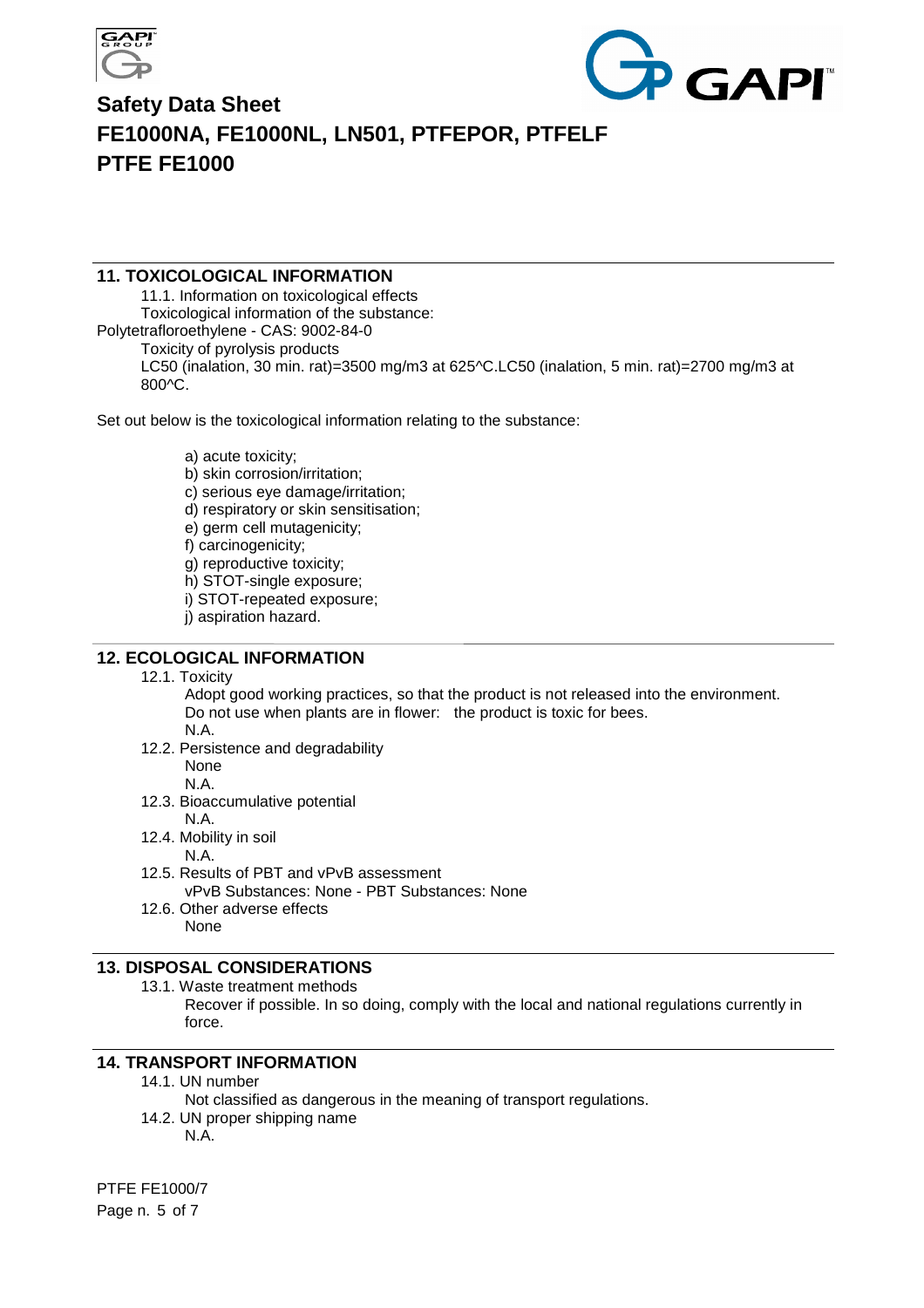



14.3. Transport hazard class(es)

N.A.

- 14.4. Packing group N.A.
- 14.5. Environmental hazards N.A.
- 14.6. Special precautions for user N.A.
- 14.7. Transport in bulk according to Annex II of Marpol and the IBC Code N.A.

### **15. REGULATORY INFORMATION**

15.1. Safety, health and environmental regulations/legislation specific for the substance or mixture Dir. 98/24/EC (Risks related to chemical agents at work) Dir. 2000/39/EC (Occupational exposure limit values) Regulation (EC) n. 1907/2006 (REACH) Regulation (EC) n. 1272/2008 (CLP) Regulation (EC) n. 790/2009 (ATP 1 CLP) and (EU) n. 758/2013 Regulation (EU) n. 453/2010 (Annex II) Regulation (EU) n. 286/2011 (ATP 2 CLP) Regulation (EU) n. 618/2012 (ATP 3 CLP) Regulation (EU) n. 487/2013 (ATP 4 CLP) Regulation (EU) n. 944/2013 (ATP 5 CLP) Regulation (EU) n. 605/2014 (ATP 6 CLP) Regulation (EU) n. 2015/1221 (ATP 7 CLP) Restrictions related to the product or the substances contained according to Annex XVII Regulation (EC) 1907/2006 (REACH) and subsequent modifications: Restrictions related to the product: No restriction. Restrictions related to the substances contained: No restriction. Where applicable, refer to the following regulatory provisions : Directive 2012/18/EU (Seveso III) Regulation (EC) nr 648/2004 (detergents). Dir. 2004/42/EC (VOC directive) Provisions related to directive EU 2012/18 (Seveso III): Seveso III category according to Annex 1, part 1 None 15.2. Chemical safety assessment

No Chemical Safety Assessment has been carried out for the substance.

### **16. OTHER INFORMATION**

Paragraphs modified from the previous revision:

1. IDENTIFICATION OF THE SUBSTANCE/PREPARATION AND OF THE COMPANY/UNDERTAKING 2. HAZARDS IDENTIFICATION 3. COMPOSITION/INFORMATION ON INGREDIENTS

PTFE FE1000/7 Page n. 6 of 7